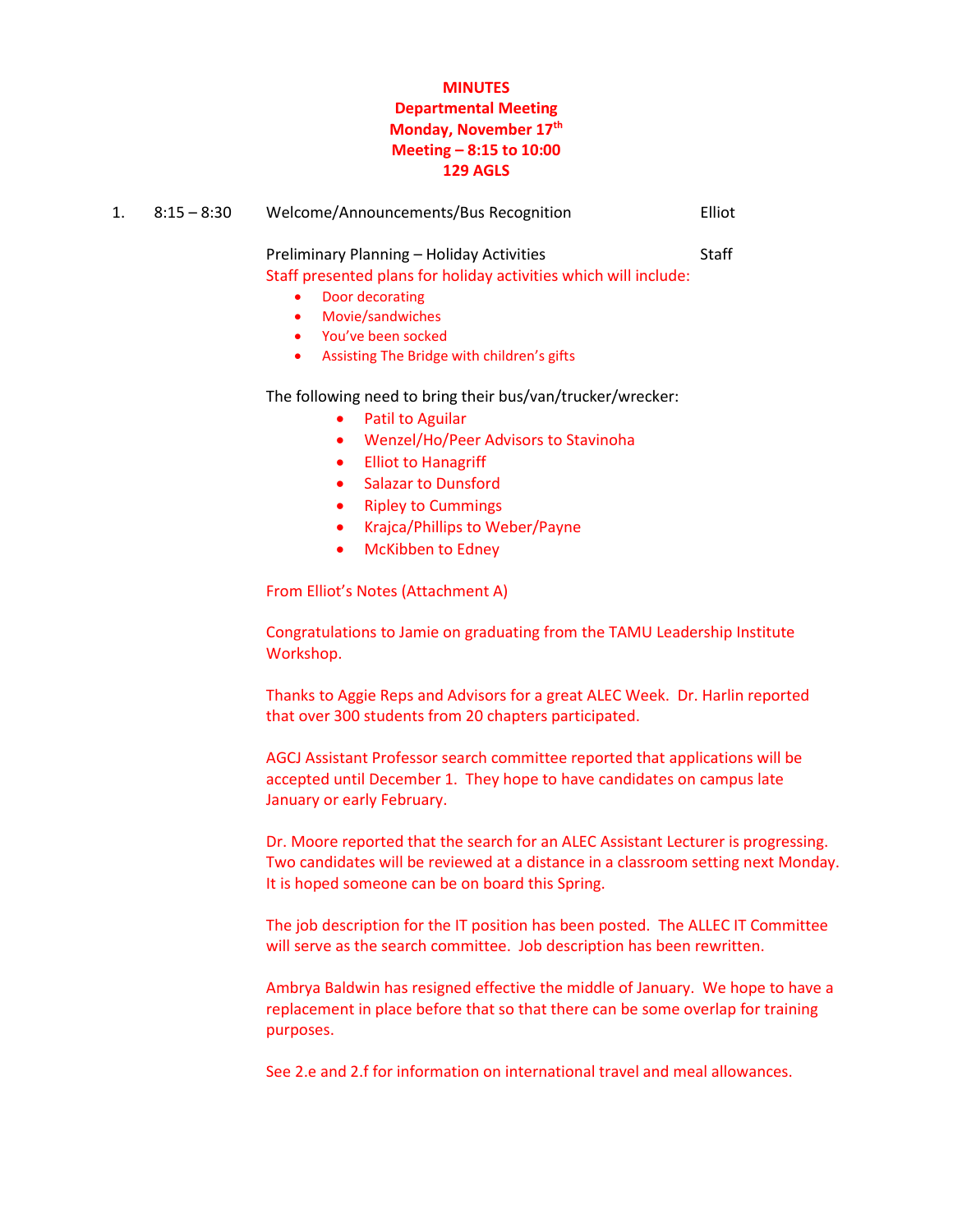Dr. Elliot discussed the upcoming 2014 APR's. Strict attention should be paid to deadlines. Input into AIMS database must be completed by January 9. Edits must be completed before January 16. Individual APRs will be scheduled starting February 4.

| 2. | $8:30 - 8:35$ | Undergraduate Report<br>See Attachment B                                                                                                                                                                                                                                                                                                                                                         | Rutherford          |
|----|---------------|--------------------------------------------------------------------------------------------------------------------------------------------------------------------------------------------------------------------------------------------------------------------------------------------------------------------------------------------------------------------------------------------------|---------------------|
| 3. | $8:35 - 8:40$ | Graduate Report<br>See Attachment C                                                                                                                                                                                                                                                                                                                                                              | Murphy              |
| 4. | $8:40 - 8:45$ | <b>Extension Report</b><br>See Attachment D                                                                                                                                                                                                                                                                                                                                                      | Cummings/Dromgoole  |
| 5. | $8:45 - 8:50$ | AGSS<br>James Sledd reported that this had been a very successful semester for AGSS.<br>There has been an increase in membership. Three scholarships were awarded. A<br>professional development lunch was held. A second lunch will be held on the 20 <sup>th</sup><br>from Noon to 1:00 p.m. in 200 AGLS. Guest speaker will be John Fullerton with<br>Library Services. Bring your own lunch. | Sledd               |
| 6. | $8:50 - 9:00$ | Social Media/Web Updates<br>See Attachment E from Hannah Miller.<br>A replacement chair will need to be selected with the resignation of Bill Cochran.                                                                                                                                                                                                                                           | Redwine/Miller      |
| 7. | $9:00 - 9:05$ | ALEC IT Guidance Committee Update<br>With the resignation of Bill Cochran, the committee has reviewed the position,<br>made necessary updates and posted the vacancy through TAMU Jobs.                                                                                                                                                                                                          | Murphy/Cummings     |
| 8. | $9:05 - 9:15$ | Alumni Relations/Development Initiatives/<br><b>Grand Vision Update</b><br>Refer to 4.a-o on Elliot's Report (Attachment A) to see development visits that<br>have been made recently. Two new board members have been selected - Dennis<br>Engelke and Nathan Boardman. Two positions remain open.                                                                                              | Baldwin/Elliot      |
|    |               | Recent visits with the Hendrick and Lastovica families have been very successful.                                                                                                                                                                                                                                                                                                                |                     |
| 9. | $9:15 - 9:35$ | An end of year card will be sent. No fund raising requests.<br>Strategic Plan/SWOT/Expectations and Aspirations                                                                                                                                                                                                                                                                                  | Microburst Leaders* |
|    |               | These reports will be approved and voted on in December.<br>*SP Research and Graduate Report - Murphy/McKim<br>*SP Teaching - Rutherford<br>*SP Scholarship/Engagement - Hanagriff<br>*SWOT Engagement/Service - Baldwin<br>*SP Extension - Coppernoll<br>*SWOT Extension - Dromgoole                                                                                                            |                     |

\*SWOT Diversity – Pina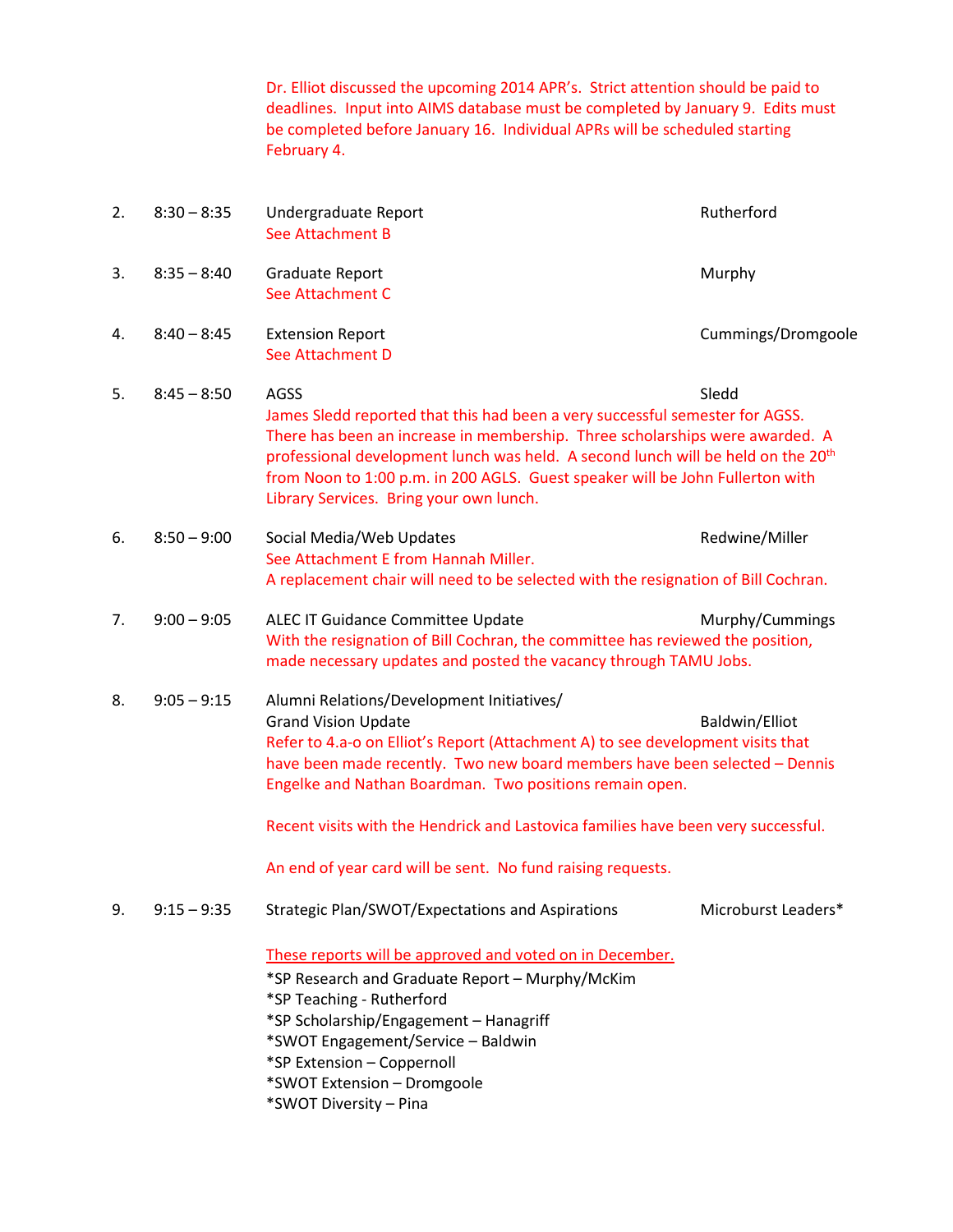Discussed and approved. \*SWOT Research – Rayfield \*SWOT Teaching – Moore \*Expectations and Aspirations – Briers

10. 9:40 – 9:50 Strengths Odom/Norgaard See Attachment F.

#### **Travel Request Form Deadlines**

Domestic (30 days prior to trip): e.g., travel January 1, 2015 due by December 1, 2014 International (60 days prior to trip): e.g., travel February 1, 2015 due by December 1, 2014

#### **Upcoming Events**

November 19, ACTER, Nashville, TN November 27-28, Thanksgiving Holidays December 4, 3 to 5, COALS Holiday Reception, The AgriLife Center December 15-17, DAAD Seminar December 18, 11:30 a.m., Movie and Lunch, 115 AGLS December 24-January 2 – Winter Break January 5-9, AgriLife Conference January 19, 2015 – Martin Luther King Day March 18-20, 2015 – Spring Break

#### **Upcoming Departmental Meetings**

Thursday, December 4<sup>th</sup> at 8:15 a.m.\* **2015 dates**: January 28, February 25, March 25, April 22, May 27. All meetings at 2:00 in 129 AGLS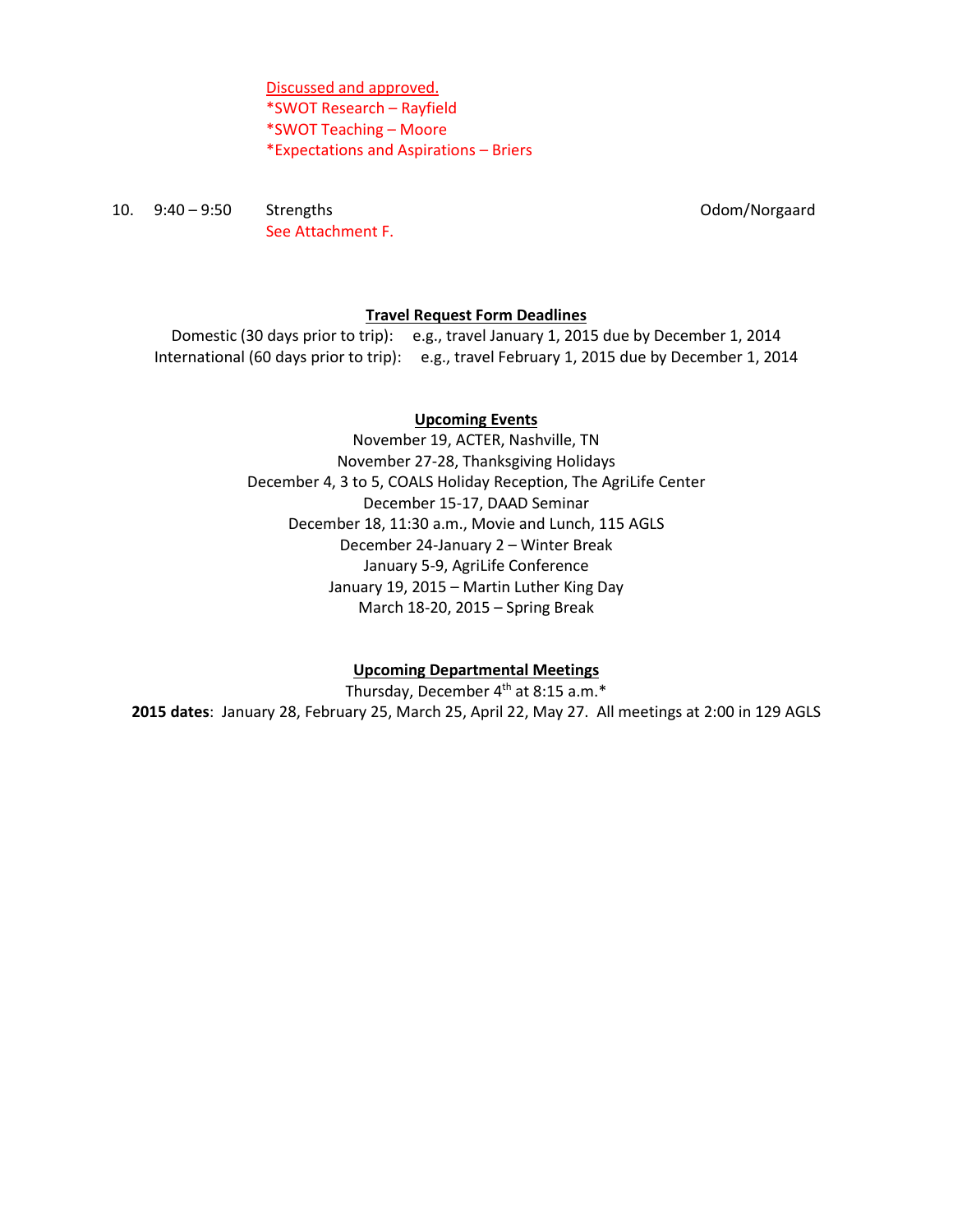#### ALEC Departmental Meeting November 17, 2014

- 1. Congratulations, Thank You, and Welcome
	- a. **Jamie Norgaard** graduated from the Texas A&M HR/EOD Leadership Institute workshop on November 13.
	- b. A giant thank you to **Tobin Redwine, Lockie Breeding**, and the **Aggie Reps** for ALEC Week.
	- c. **Dr. Theresa Murphrey** is on the front page of Morning AgClips http://www.morningagclips.com/ for the article titled *Meeting the Learning Needs of Students Through Technology* posted by Angel Futrell on the college website.
	- d. **Callie Henly (AGCJ Soph)** and **Andy Vestal** received the 2014 EDEN Annual Meeting "Practical, Practical Practical Presentation Award for "Ag Disasters: A Purpose and a Call for County Extension Agent Agricultural Strike Teams." Abstract and proceedings, National Extension Disaster Education Network Annual Meeting, Florence, AL, accessed Nov. 12, 2014 at

http://eden.lsu.edu/Conferences/EDENAM/2014/Pages/2014%20Annual%20MeetingAgenda.aspx

- e. **FAST** for a successful AggieFest on October 25.
- f. **Dr. Jennifer Williams** (ALEC) and Dr. David Scott (RPTS) agreed to serve on this year's PESCA review panel.
- g. **ALEC Faculty, Staff,** & **Student** National FFA involvement this year included: Ag Issues CDE, Ag Sales CDE, Vet Sci CDE, Extemp Speaking, Prepared Speaking, Dairy Judging, Nursery/Landscape , Scoring all of the CDE events (with Clay and Russell Ewell), Livestock CDE, Food Science CDE, Ag Comm CDE, National Chapter Judging, National Proficiency Judging – Sheep, IMS/ALEC booth, ALEC/Lincoln Welding booth, and College booth.
- h. **AGSC undergraduates, graduate students,** and **faculty** participated in the District One, Area Three Contest on November 10th at Franklin High School. Most judges and coordinators were representatives of the ALEC department. It was a very successful event, our representatives not only judged and coordinated, but also contributed with tabulation and results. Coordinators were **Dr. John Rayfield** and **Vanessa Rutherford.**
- i. **Michelle Payne** and **Katy Weber** were promoted to Extension Program Specialist I.

# 2. Announcements

- a. AGCJ Assistant Professor Application deadline is December 1.
- b. ALED Assistant Lecturer finalists have been identified.
- c. IT position is posted ALEC IT Guidance Committee is the search committee.
- d. Program Coordinator, ALEC Alumni Relations position will be open this week.
- e. The FMO Travel Office has advised that whenever anyone is going to be traveling internationally, it is the traveler's responsibility to notify the Financial Management Travel Office. This is necessary so that the Travel Office can contact the card company for you to turn on certain privileges that are needed for international purchasing specific to your destination. If you are going to be traveling outside of the United States, you can simply send an email to travel@tamu.edu. In the email advising FMO Travel of the intent to travel abroad, provide them with the last 4 numbers of the card, dates of travel and destination. Be sure to request a confirmation for your records.
- f. **Jamie Norgaard's** important reminder about meal allowance while traveling on business: As of 9/1/2014 we have a more restrictive policy than our previous local funds policy regarding **meal allowance**. The new policy reimburses actuals up to the GSA rate without receipts, but receipts or substantiation are required if the daily meal expenses exceed the GSA rate. The State Department's rates are used for foreign travel. Substantiation can be either the receipt or if the travel card was used, this provides the required substantiation.
- g. The 2014 ALEC Namibia Study Abroad program will be hosting an exhibition of student photojournalism projects in the AgriLife Center on Friday, November 21st from 11:00 am to 2:00 pm. The event is open to the public. Please encourage faculty, staff and students to swing by and see our students" amazing skills and crafts.
- 3. 2014 APR: Before the end of the semester, I am asking all faculty to schedule a 5 minute appointment with Tanya to verify your grant and funding balances. In addition, please log into the Merit site during November or December to ensure that you have access to your data.
	- a. Due to our administration moving their review of our department to January (they started this in 2013), your input into our AIMS data base must be completed by January 9 and any edits must be made by January 16 (our Department report is due January 20). Elke, Clarice, and Tanya are up-to-date with their input (although there will be additional information that they enter between now and January 9). Santosh has the site available. Please address any questions to me. As has been our operational procedures the past two years, merit decisions (if there is merit this year) will be made once the edits are done on January 16. Therefore, please ensure that your entries are reflective of your 2014 efforts.
	- b. Faculty APR meetings will be scheduled starting February 4.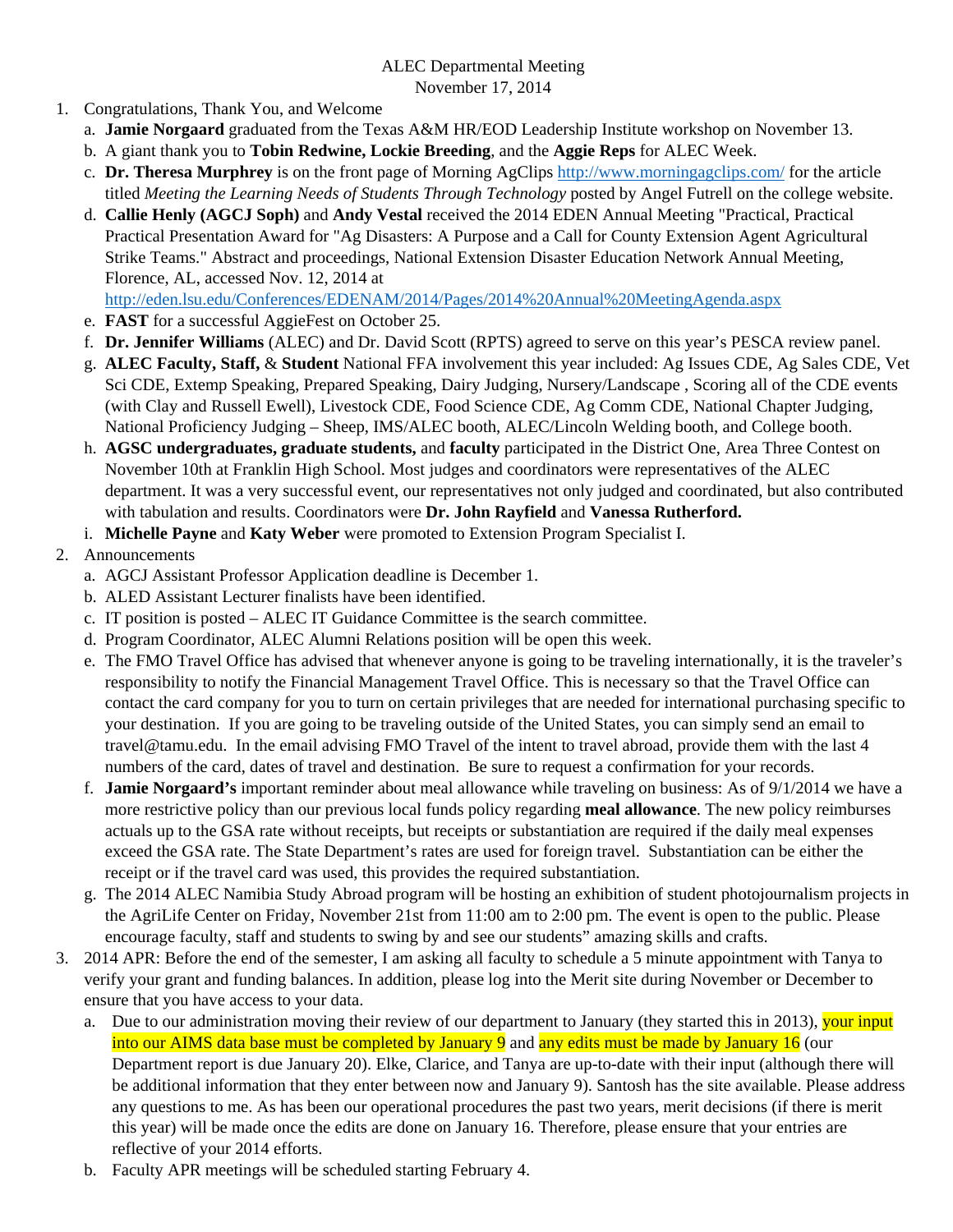- 4. Elliot's Development Visits:
	- a. **October 21** Sammy Catalena, Brazos Co. Comissioner, Precinct 2 potential Development Board member
	- b. **October 22** Johnny Montalbano, Montalbona Lumber, Houston connection, interests in ag mech
	- c. **October 23** Brian Gilbert, President/CEO SW Fed. Credit Union, Houston connection, interests in ag ed Marie Dreiss Wilcox retired, Houston – connection, interests in ag mech Michael Chodrow, Enoteca Rossa Restaurant, Houston – connection, offered his restaurants as venue for future

fundraising functions

Leroy Shafer Retirement Reception – meet Tommy Engelke (brother of Dennis), Exec. VP TX Ag. Coop. Council.

- d. **October 27** Dennis Engelke, retired, Beaumont (grant writing workshops) new member of Development Board
- e. **November 4** Nathan Boardman, Boardman Enterprises, Lubbock new member of Development Board
- **f. November 6** Steven and Sandra Lastovica, Lastovica Cattle Co. list of contacts for Grand Vision
- g. **November 7** Warren Ribbon Cutting donor acknowledgement for Ty (Development Bd) & Ebony Warren
- h. **November 10** San Antonio A&M Club Foundation Meeting, San Antonio network for Grand Vision/ALEC initiatives: Host Dean Williams – he is endowing a scholarship for AGEC/ALEC.
- i. **November 11** Randy Valcavik, Sr. VP Sales, HEB, San Antonio connection for Grand Vision
- j. **November 12** Bud Box, San Antonio connection for Grand Vision
- k. **November 18** Boyd Grimshaw, San Antonio connection for Grand Vision (visit by Torii)
- l. **November 18** Lunch with Dr. Pfannstiel donor acknowledgement
- m. **December** fine tune floor plans.
- n. **January ??** Jennifer Hazelton, HLSR potential for STEM Works support
- o. **January 26-30** South Texas.
- 5. Publications/Presentations
	- a. Burbank, M., **Odom, S. F.**, & Sandlin, M. R. (accepted). A content analysis of undergraduate students' perceived reasons for changes in personal leadership behaviors. Journal of Leadership Education.
	- b. **Kevin Andrews** will present "Don't be LinkedOut: Networking That Works Takes Work" at the National Association of Program and Staff Development Specialists 2014 Annual Conference in December in San Antonio, Texas, as well as at the Joint Council of Extension Professionals 2015 Leadership Conference in February in Las Vegas, Nevada. His presentation was selected as one of the top three abstracts submitted to JCEP this year and he received a waived registration fee.
	- c. Poster proposal, "A Content Analysis Using Google News Alerts about Incidents of Snakebite in Tropical Countries" Authors: **David Walther** and **Dr. Summer Odom**, has been accepted for presentation at the 2015 AIAEE Conference in Wageningen, The Netherlands.
	- d. **Leggette, H**., Jarvis, H., & **Walther, D**. (Accepted). Developing writing identity in an advanced agricultural communications media writing course. Paper presentation at Southern Association of Agricultural Scientist, Agricultural Communications.
	- e. **Leggette, H. R**. (Accepted). Faculty define the role of writing in the social sciences of agriculture. NACTA Journal.
	- f. **Miller, H., Leggette, H., & Rutherford, T**. (Accepted). Engaging an agricultural audience on Facebook. Poster presentation at Southern Association of Agricultural Scientists, Agricultural Communications.
	- g. **Homeyer, M., & Leggette, H**. (Accepted). Investigating the effectiveness of instructor feedback in media writing courses. Poster presentation at Southern Association of Agricultural Scientists, Agricultural Communications.
- 6. Grant Management 101(should provide 3 out of 4 of these to the Department meaning faculty become managers or facilitators of the grants).
	- a. Salary Savings (100% to Department [50% Department] and PIs [50%] restricted discretionary)
	- b. **Indirect** (Indirect (40% to be split 60/40 between Department and PIs discretionary)
	- c. Personnel (project director, support staff, GTAs, etc.)
	- d. Operations (e.g., travel, supplies, copying, printing, etc.)
	- e. Funded:
		- i. Educational Excellence for Agriculture, Food and Natural Resources project was funded at \$320,000. Co-PIs **J. Elliot** & **K. Edney**; Investigators – **J. Rayfield, L. Moore, R. Hanagriff, J. Harlin**
	- i. Dutch treat lunch with Dr. E. Contact Debbie King to schedule and leave a contact number (for rescheduling): November 26; December 3, 5, 19, 22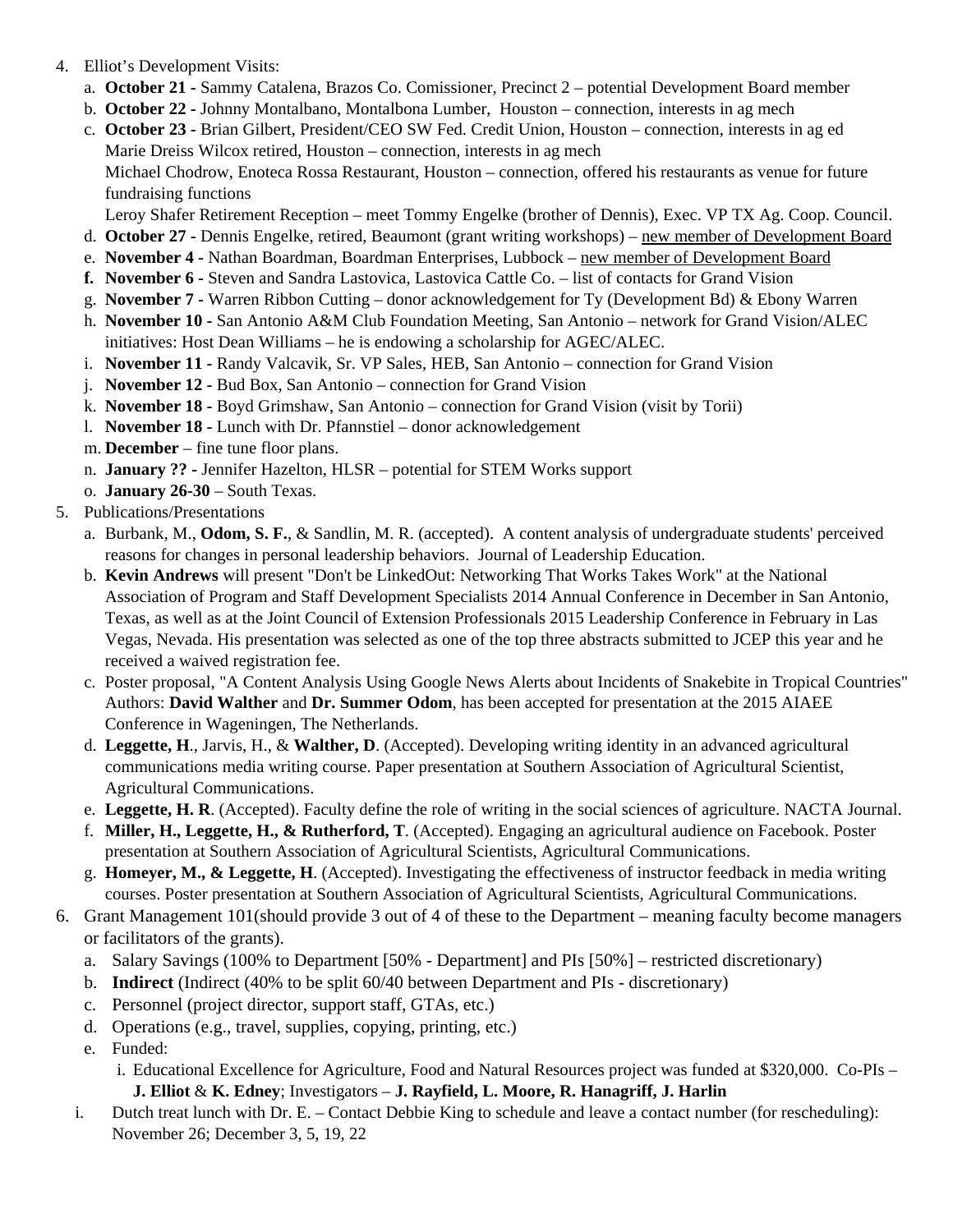## **Undergraduate Program Report November 2014**

- 1. Teaching
	- a. 380 or 489 courses (May only be taught  $2x$ )
		- i. Complete request form and syllabus due to department curriculum committee two weeks before meeting
		- ii. Syllabus will be shared with appropriate department faculty for review
		- iii. After approved, time and room schedule facilitated by Sarah Ho
		- iv. Application-based courses (ALED 380, ALED 401, ALED 223, AGCJ 491), provide list of students to Sarah Ho, Reid Stavinoha, or Tobin Redwine. They will input course overrides so students may register during open registration (December 3) to complete their schedule.
	- b. 485/491/494
		- i. Students must complete the appropriate form and return it to Charlene with the necessary signatures
		- ii. Students will be enrolled after December 3, open registration
	- c. New courses
		- i. Appropriate paperwork must be submitted to department curriculum committee
	- d. Resources
		- i. http://curricularservices.tamu.edu/course-and-curriculumresource‐guide/
		- ii. http://curricularservices.tamu.edu/forms/
		- iii. http://registrar.tamu.edu/forms/spec\_tpc.pdf
	- e. Important upcoming dates
		- i. December 8 Redefined day, Friday classes
		- ii. December 9 Last day of fall classes, attend Thursday classes
		- iii. December 12-17, Final exams
		- iv. December 18 Graduating senior grades due
		- v. December  $22 All$  grades due by noon
		- vi. January  $20 -$  first day of Spring 2015 classes
- 2. Advising
	- a. Registration began November 13
	- b. Open Registration begins December 3-December 18
	- c. Open registration January 2-January 26
- 3. Enrollment  $-1,227$ 
	- a. AGCJ 289 majors, 15 minors
	- b.  $AGSC 167$  majors
	- c. ALED  $541$  majors
	- d. USAL 228 majors
	- e. IDAG 5 minors
	- f.  $LDAG 31$  minors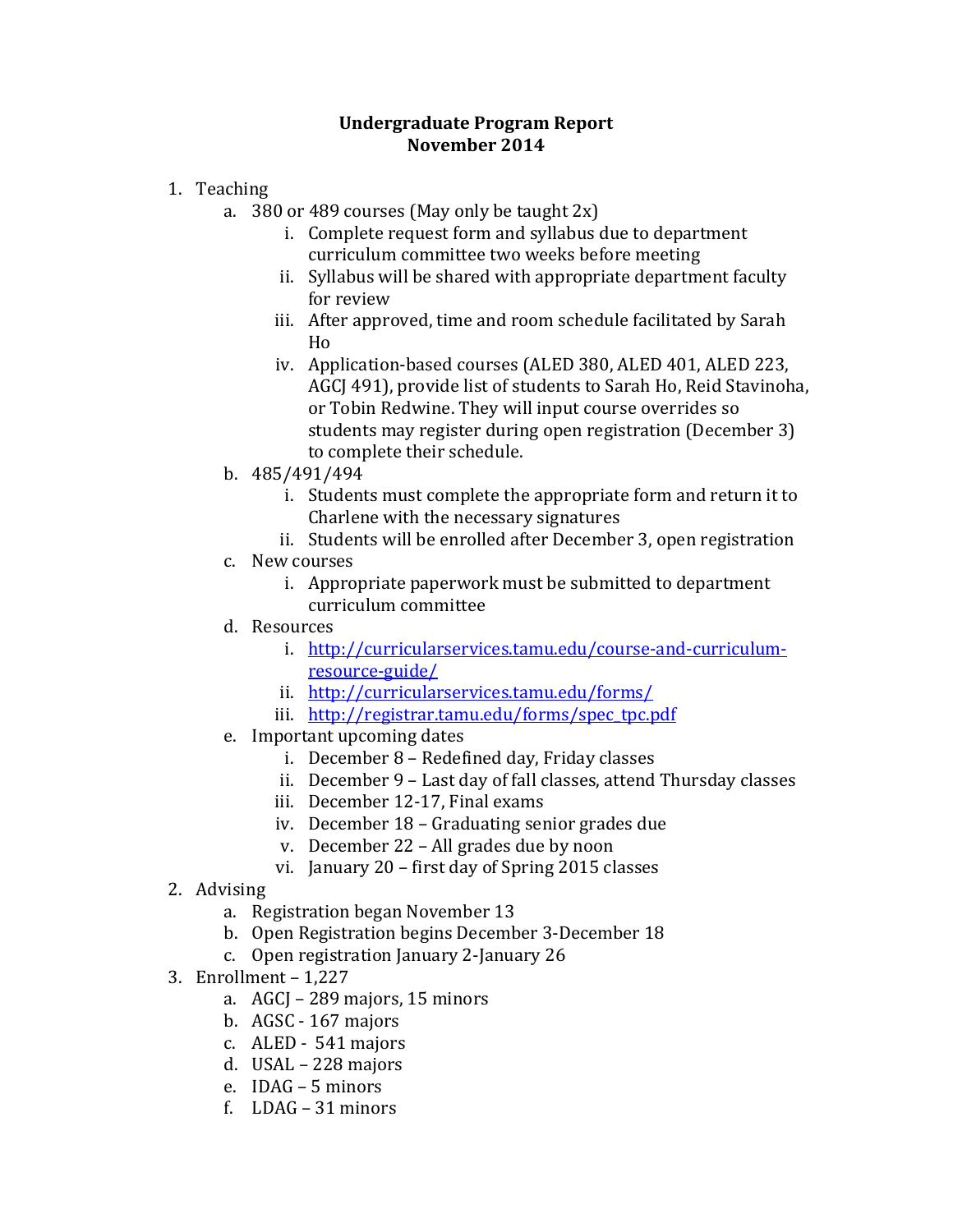#### **Graduate Program Associate Head Report – November 17, 2014**

- 1. Important Information Dates & Deadlines
	- a. Spring 2015 course schedules are available in Howdy. Dr. Murphy is currently in review of STAFF listed courses to determine faculty load.
	- b. Pre-registration for Spring 2015 opened November 13.
	- c. The Graduate Faculty/October Admission meeting was October 15. Faculty reviewed applicant materials and final admission decisions have been determined. Letters have been mailed out to the applicants. The next Graduate Faculty meeting is scheduled for November 19, 9:30 am, AGLS 129.
	- d. Last day to Q-drop November 21, 5:00 pm
	- e. Final grades for degree candidates due December 18, 6:00 pm
	- f. ALEC Fall Graduation December 19 9:00 am
	- g. Final grades for all students due December 22, noon.
- 2. D@D Information
	- a. Cohort 5 and 6 will be coming to the December Seminar, December 15-17, 2014. Dr. Murphrey and Clarice have been meeting often to finalize the logistics for the meetings. A copy of the agenda will be going out this week.
	- b. Clarice attending the FFA National Convention in Louisville, KY, October 28-31 to recruit for D@D. The trip was worthwhile. She collected information from several interested in applying to the next cohort.
- 4. Graduate Curriculum Committee meetings
	- a. Chair, Gary Briers
	- b. Purpose: Review all new course requests, Special Topics requests (689), and other proposed curriculum items
	- c. Meets on an as needed basis
- 5. Graduate Curriculum Sub-Committee established October 2013
	- a. Chair, Billy McKim
	- b. Purpose: Evaluate/review the ALEC graduate research sequence and current advising documents for each program
	- c. The committee met November 12 and discussed a plan to move forward.
	- d. The committee will continue to meet and will report findings back to the Graduate Faculty for approval when a specific plan of action is determined.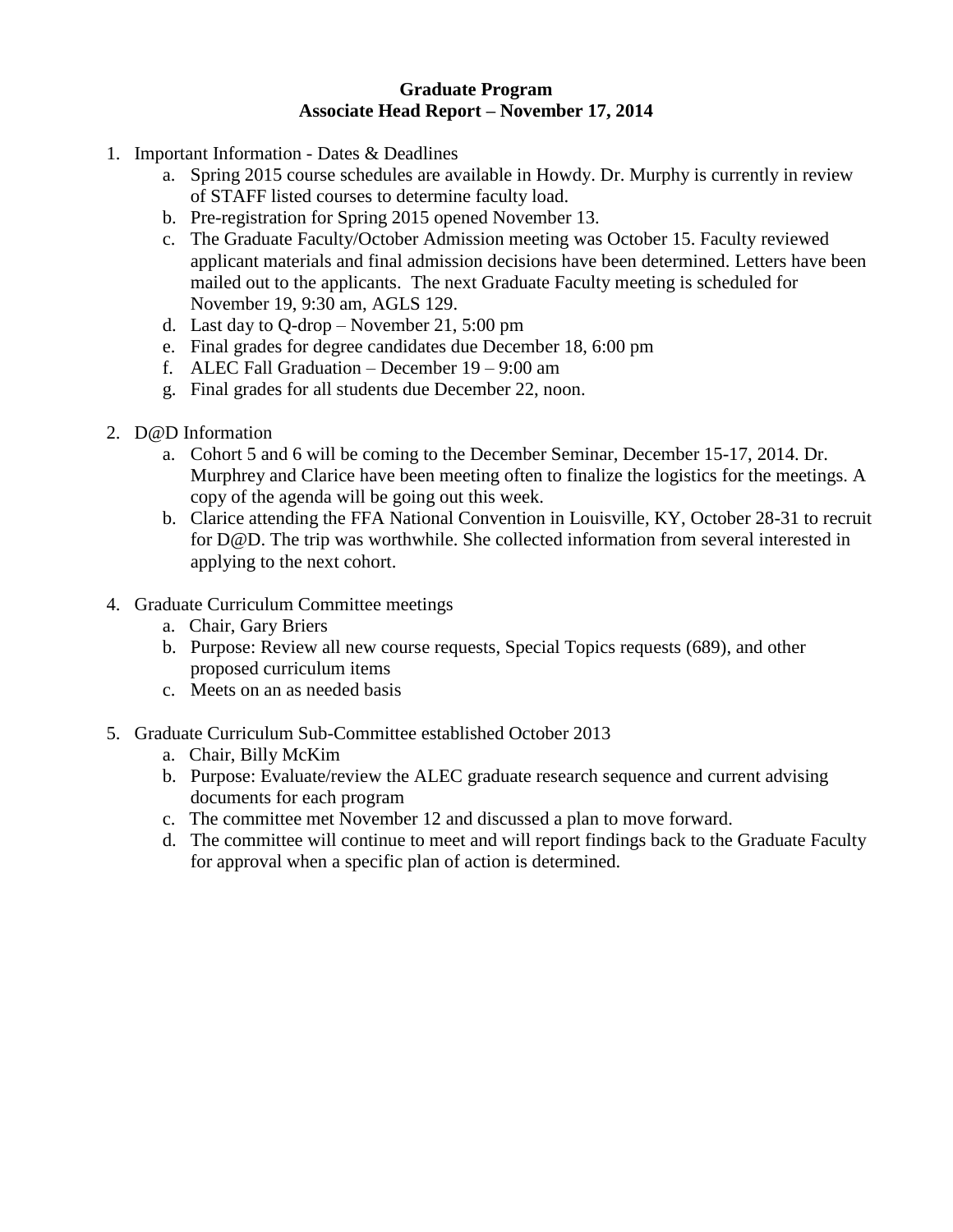# **ALEC Extension Programs Status Report**

# **November 2014**

## **Important Activities and Dates**

- November 17-20, 2014 Tax Assessors and Collectors School (VG Young)
- December 8-11, 2014 National Association of Extension Program and Staff Development Professionals Annual Conference (OD)

# **Notable Initiatives**

- Redevelopment of TExAS (Extension accountability system)
- Development of TexasInfo Visualization and Report System
- Development of TexasResources (online educational resource catalog and inventory system)
- Release of National Extension and Research Data and Impact System
- Development of public portal for National Extension and Research Impact System
- Implementation of the Texas A&M AgriLife Extension Service ExtensionU employee development effort
- Variable planning process for county programs
- County Improvement Program creation of joint fellowship program for county government. Initial Fellowship awarded.
- Made County visits with Bob Mc Can in Victoria County and James Selman in Gonzales County related to the 20 by 20 Initiative.
- Made visits in District 1 (Texas Panhandle) to develop plan for expansion of Roscoe Project.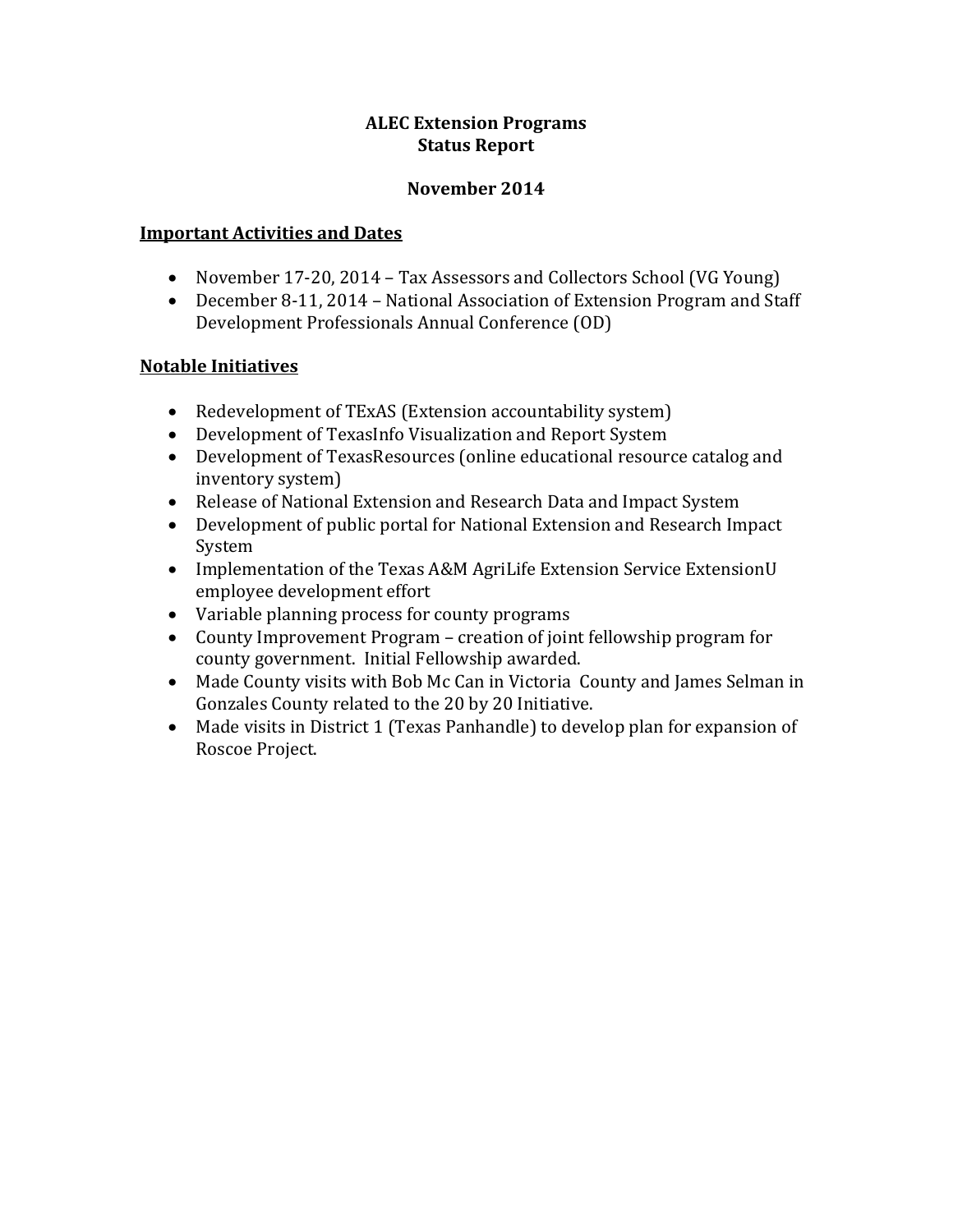|                             |                           | January            | Februrary | March          | Anril  | Mav            |                |        |        |        | October | November | December | Year-to-date |  |
|-----------------------------|---------------------------|--------------------|-----------|----------------|--------|----------------|----------------|--------|--------|--------|---------|----------|----------|--------------|--|
| <b>ALEC Department 2014</b> |                           |                    |           |                |        |                |                |        |        |        |         |          |          |              |  |
| Facebook                    |                           |                    |           |                |        |                |                |        |        |        |         |          |          |              |  |
|                             | Fans                      | 1,006              | 1,034     | 1,046          | 1,058  | 1,075          | 1,093          | 1,128  | 1,134  | 1,235  |         |          |          | 9809         |  |
|                             | Clicks                    | 107                | 1,057     | 458            | 906    | 278            | 264            | 157    | 147    | 1,015  |         |          |          | 4389         |  |
|                             | Likes                     | 63                 | 185       | 157            | 197    | 292            | 68             | 120    | 215    | 826    |         |          |          | 2123         |  |
|                             | Comments                  | $\mathbf{A}$       | 11        | 9              | 19     | 16             | -5             |        | 11     | 43     |         |          |          | 120          |  |
|                             | Shares                    |                    |           | 12             |        | $\overline{z}$ |                |        | 22     | 279    |         |          |          | 343          |  |
|                             | Reach                     | 3,537              | 9,881     | 5,254          | 5,974  | 6,685          | 2,608          | 4,122  | 4,819  | 21,743 |         |          |          | 64623        |  |
|                             | Impressions               | 17,018             | 24,255    | 13,668         | 15,669 | 9,999          | 9,853          | 12,231 | 11,029 | 47,967 |         |          |          | 161689       |  |
| Twitter                     |                           |                    |           |                |        |                |                |        |        |        |         |          |          |              |  |
|                             | Followers                 |                    | 31        | 43             | 53     | 58             | 70             | 86     | 92     | 136    |         |          |          | 574          |  |
|                             | hashtag clicks            |                    |           | $\overline{0}$ |        |                |                |        |        |        |         |          |          |              |  |
|                             | url Clicks                |                    |           | $\overline{0}$ |        |                |                |        |        |        |         |          |          |              |  |
|                             | Favorites                 |                    |           | 13             | 18     |                |                |        | 10     | 29     |         |          |          |              |  |
|                             | Replies                   |                    |           |                |        |                |                |        |        |        |         |          |          |              |  |
|                             | Retweets                  | $\mathbf{\hat{a}}$ |           | 10             |        |                | $\overline{2}$ |        |        | 24     |         |          |          | 55           |  |
|                             | Impressions               |                    |           |                |        |                |                |        |        | 279    |         |          |          | 279          |  |
|                             |                           |                    |           |                |        |                |                |        |        |        |         |          |          |              |  |
| Instagram                   |                           |                    |           |                |        |                |                |        |        |        |         |          |          |              |  |
|                             | Followers                 |                    |           |                |        |                | $\overline{2}$ |        |        | 11     |         |          |          | 27           |  |
|                             | Comments                  |                    |           |                |        |                | $\Omega$       |        |        |        |         |          |          | 13           |  |
|                             | Likes                     |                    |           |                |        |                | $\Omega$       | $\sim$ |        | 89     |         |          |          | 106          |  |
| YouTube                     |                           |                    |           |                |        |                |                |        |        |        |         |          |          |              |  |
|                             | Subscribers               | $\overline{7}$     |           |                |        |                | 8              |        |        | 10     |         |          |          | 74           |  |
|                             | Views (monthly)           | 33                 | 58        | 42             | 20     | 16             | 207            | 48     | 80     | 102    |         |          |          | 606          |  |
|                             | Minutes watched (monthly) | 78                 | 106       | 66             | 36     | 27             | 207            | 63     | 94     | 244    |         |          |          | 921          |  |
|                             | Engagement                | $\Omega$           |           | $\Omega$       |        | $\Omega$       | $\overline{2}$ |        |        |        |         |          |          |              |  |
|                             |                           |                    |           |                |        |                |                |        |        |        |         |          |          |              |  |
| <b>MONTHLY TOTALS</b>       |                           |                    |           |                |        |                |                |        |        |        |         |          |          |              |  |
| Community                   |                           | 1,018              | 1,072     | 1,097          | 1,119  | 1,143          | 1,173          | 1,226  | 1,244  | 1,392  |         |          |          |              |  |
| Interactions                |                           | 215                | 1,321     | 692            | 1,166  | 625            | 551            | 333    | 495    | 2,394  |         |          |          | 7,792        |  |
| Impressions                 |                           | 17,018             | 24,255    | 13,668         | 15,669 | 9,999          | 9,853          | 12,231 | 11,029 | 48,246 |         | $\Omega$ |          | 161,968      |  |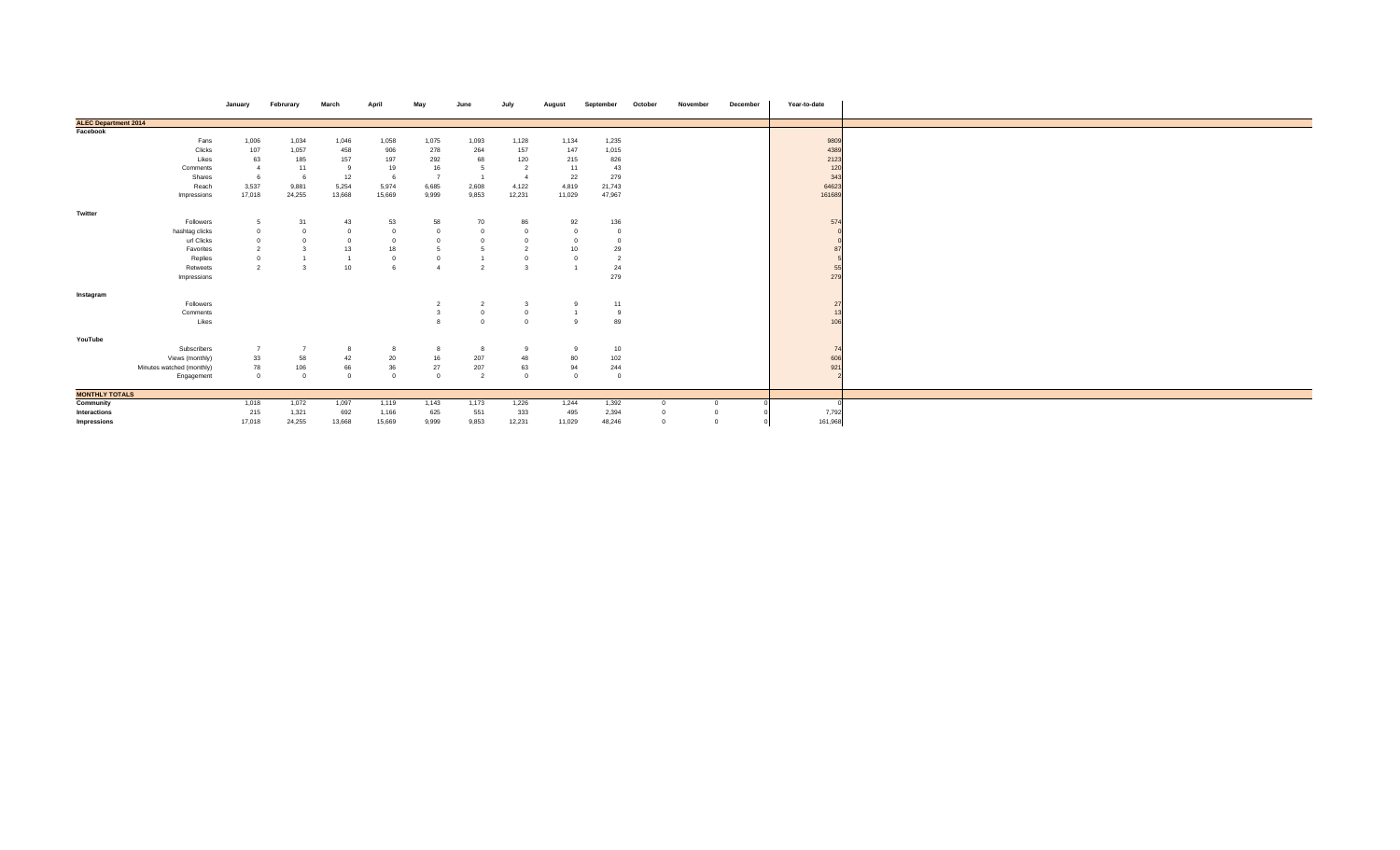| <b>ALEC Department Strengths- Fall 2014</b> |                   |                   |                   |                   |                   |                   |  |  |  |
|---------------------------------------------|-------------------|-------------------|-------------------|-------------------|-------------------|-------------------|--|--|--|
| <b>Last Name</b>                            | <b>First Name</b> | #1 Strength       | #2 Strength       | #3 Strength       | #4 Strength       | #5 Strength       |  |  |  |
| <b>Aguilar</b>                              | <b>Elke</b>       | Harmony           | Connectedness     | Relator           | Intellection      | Adaptability      |  |  |  |
| <b>Andrews</b>                              | <b>Kevin</b>      | Strategic         | Learner           | Maximizer         | Command           | <b>Futuristic</b> |  |  |  |
| <b>Archer</b>                               | <b>Holli</b>      | Woo               | Relator           | Activator         | Achiever          | Significance      |  |  |  |
| <b>Baldwin</b>                              | Ambrya            | Ideation          | Strategic         | Futuristic        | Intellection      | Empathy           |  |  |  |
| <b>Boggus</b>                               | <b>Charlene</b>   | Consistency       | <b>Belief</b>     | Empathy           | <b>Discipline</b> | Developer         |  |  |  |
| <b>Boyd</b>                                 | <b>Barry</b>      | Responsibility    | Maximizer         | Harmony           | Input             | Learner           |  |  |  |
| <b>Briers</b>                               | Gary              | Maximizer         | Woo               | Positivity        | Learner           | Arranger          |  |  |  |
| <b>Burbank</b>                              | <b>Michael</b>    | Relator           | Individualization | POsitivity        | Activator         | Responsibility    |  |  |  |
| <b>Chilek</b>                               | <b>Jennifer</b>   | Adaptability      | Maximizer         | Positivity        | Developer         | Ideation          |  |  |  |
| Coppernoll                                  | lSusannah         | Learner           | Deliberative      | Relator           | Connectedness     | Harmony           |  |  |  |
| <b>Costello</b>                             | Lori              | Communication     | Strategic         | Relator           | <b>WOO</b>        | Achiever          |  |  |  |
| <b>Cummings</b>                             | <b>Scott</b>      | Individualization | Arranger          | Adaptability      | Harmony           | Developer         |  |  |  |
| <b>Dooley</b>                               | <b>Kim</b>        | Strategic         | Maximizer         | Ideation          | Woo               | Communication     |  |  |  |
| <b>Dunsford</b>                             | <b>Deb</b>        | Includer          | Woo               | Positivity        | Communication     | Developer         |  |  |  |
| <b>Edney</b>                                | <b>Kirk</b>       | Input             | Developer         | Intellectual      | Empathy           | Arranger          |  |  |  |
| <b>Elbert</b>                               | Chanda            | Deliberative      | Command           | Harmony           | Restorative       |                   |  |  |  |
| <b>Elliot</b>                               | Jack              | Strategic         | Arranger          | Achiever          | Activator         | Self-Assurance    |  |  |  |
| <b>Fulton</b>                               | <b>Clarice</b>    | Achiever          | Learner           | Includer          | Restorative       | Individualization |  |  |  |
| <b>Gunnels</b>                              | <b>Tanya</b>      | Includer          | Achiever          | Positivity        | Relator           | Focus             |  |  |  |
| <b>Hanagriff</b>                            | Roger             |                   |                   |                   |                   |                   |  |  |  |
| <b>Hancock</b>                              | J.P.              | Achiever          | Intellection      | Learner           | Maximizer         | Deliberative      |  |  |  |
| <b>Harlin</b>                               | Julie             | Input             | Arranger          | Responsibility    | Connectedness     | Intellection      |  |  |  |
| <b>Hill</b>                                 | <b>Jackie</b>     | Futuristic        | <b>Discipline</b> | <b>Belief</b>     | Developer         | Responsibility    |  |  |  |
| Ho                                          | <b>Sarah</b>      | Relator           | Learner           | Achiever          | Responsibility    | <b>Discipline</b> |  |  |  |
| <b>King</b>                                 | <b>Debbie</b>     | Connectedness     | Futuristic        | Arranger          | Input             | Learner           |  |  |  |
| Krajca                                      | <b>Curtis</b>     |                   |                   |                   |                   |                   |  |  |  |
| <b>Kubecka</b>                              | Jana              | Discipline        | Harmony           | Achiever          | Consistency       | <b>Context</b>    |  |  |  |
| Lindner                                     | Jimmy             | Achiever          | Maximizer         | Competition       | Harmony           | Adaptability      |  |  |  |
| <b>Mazurkiewicz</b>                         | Jim               | <b>Context</b>    | Connectedness     | Achiever          | Maximizer         | Developer         |  |  |  |
| <b>McClure</b>                              | <b>Megan</b>      | Communication     | Maximizer         | Woo               | Positivity        | Activator         |  |  |  |
| <b>McKee</b>                                | <b>Valerie</b>    | Competition       | Ideation          | Futuristic        | Individualistic   | Strategic         |  |  |  |
| <b>McKibben</b>                             | Jason             | Ideation          | <b>WOO</b>        | Connectedness     | Adaptability      | Strategic         |  |  |  |
| <b>McKim</b>                                | <b>Billy</b>      | Ideation          | Learner           | Activator         | Command           | Individualization |  |  |  |
| <b>Moore</b>                                | Lori              | Learner           | Achiever          | Consistency       | Intellection      | Input             |  |  |  |
| <b>Murphrey</b>                             | <b>Theresa</b>    | Learner           | Input             | Harmony           | Maximizer         | Responsibility    |  |  |  |
| <b>Murphy</b>                               | <b>Tim</b>        | Analytical        | Focus             | Relator           | Learner           | Achiever          |  |  |  |
| Norgaard                                    | Jamie             | Maximizer         | Arranger          | Individualization | Harmony           | Responsibility    |  |  |  |
| Odom                                        | <b>Summer</b>     | Responsibility    | Harmony           | Individualization | Discipline        | Deliberative      |  |  |  |
| <b>Patil</b>                                | Vidya             |                   |                   |                   |                   |                   |  |  |  |
| <b>Payne</b>                                | <b>Michelle</b>   |                   |                   |                   |                   |                   |  |  |  |
| <b>Payne</b>                                | <b>Tom</b>        |                   |                   |                   |                   |                   |  |  |  |
| <b>Perdue</b>                               | <b>Emily</b>      | Connectedness     | Responsibility    | Developer         | <b>Belief</b>     | Adaptability      |  |  |  |
| Piña                                        | <b>Manuel</b>     |                   |                   |                   |                   |                   |  |  |  |
| Pope                                        | Paul              | Deliberative      | Developer         | Restorative       | Individualization | Harmony           |  |  |  |
| <b>Rayfield</b>                             | John              | Harmony           | Relator           | Learner           | Analytical        | <b>Belief</b>     |  |  |  |
| <b>Redwine</b>                              | <b>Tobin</b>      | Strategic         | Communication     | Learner           | Positivity        | Ideation          |  |  |  |
| <b>Ripley</b>                               | <b>Jeff</b>       | Competition       | <b>Belief</b>     | Focus             | Arranger          | Command           |  |  |  |
| <b>Rutherford</b>                           | <b>Tracy</b>      | Maximizer         | Ideation          | Positivity        | Activator         | Strategic         |  |  |  |
| <b>Rutherford</b>                           | <b>Vanessa</b>    | <b>Context</b>    | <b>WOO</b>        | Communication     | Achiever          | <b>Belief</b>     |  |  |  |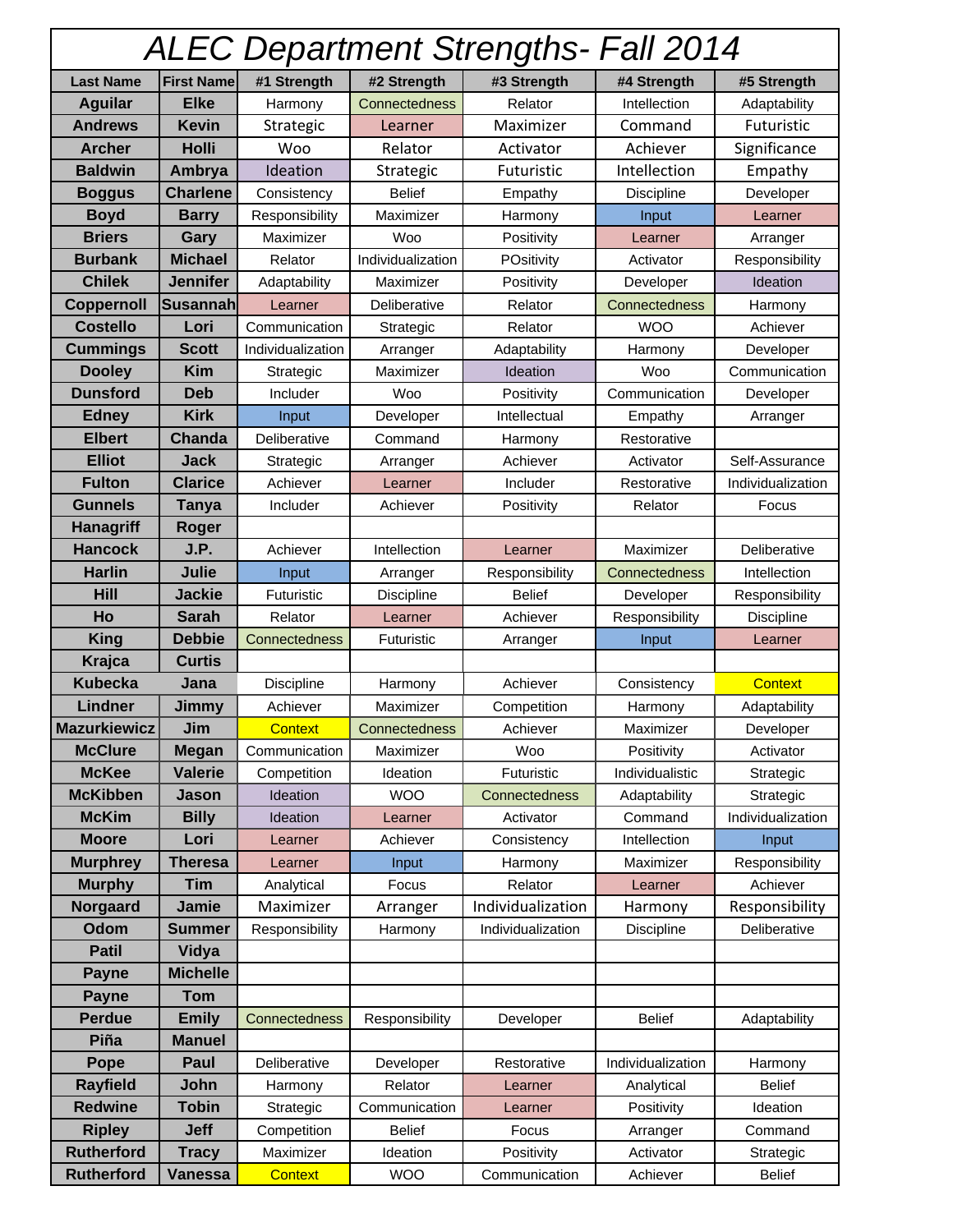| <b>Shinn</b>     | Glen            | <b>Connectedness</b> | <b>Futuristic</b> | Arranger       | Input             | Learner        |
|------------------|-----------------|----------------------|-------------------|----------------|-------------------|----------------|
| <b>Sledd</b>     | <b>James</b>    | <b>WOO</b>           | Communication     | Activator      | <b>Futuristic</b> | Positivity     |
| <b>Specht</b>    | Annie           | Maximizer            | Context           | Competition    | <b>Futuristic</b> | Communication  |
| <b>Stavinoha</b> | <b>Reid</b>     | Restorative          | <b>Belief</b>     | Responsibility | Individualization | <b>Context</b> |
| <b>Strong</b>    | <b>Robert</b>   | Achiever             | Competition       | Maximizer      | Learner           | Significance   |
| <b>Stroud</b>    | Kenny           | Harmony              | Consistency       | Deliberative   | Restorative       | Adaptability   |
| <b>Thomas</b>    | <b>Chirs</b>    | Strategic            | Learner           | <b>Context</b> | Intellection      | Analytical     |
| <b>Vestal</b>    | Andy            | Ideation             | Learner           | <b>Belief</b>  | Maximizer         | Self-Assurance |
| Weber            | <b>Katy</b>     | Harmony              | Responsibility    | Adaptability   | Arranger          | <b>Context</b> |
| <b>Williams</b>  | <b>Jennifer</b> | Communication        | <b>Woo</b>        | Learner        | Input             | Positivity     |
| Wingenbach       | <b>Gary</b>     | Learner              | <b>Belief</b>     | Connectedness  | Achiever          | Deliberative   |
| <b>Zwilling</b>  | Clay            | Self-Assurance       | Command           | Activator      | Relator           | Significance   |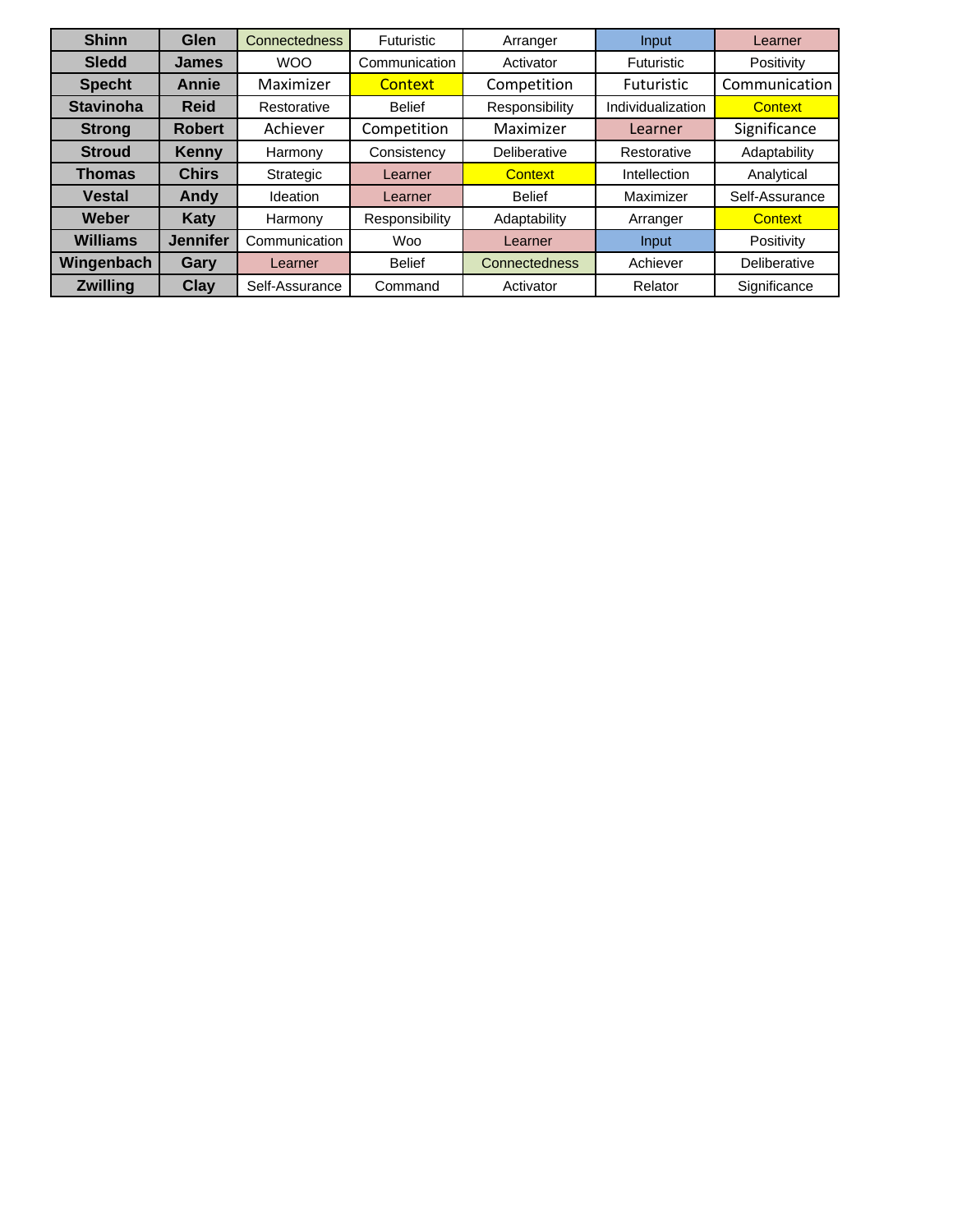# Making an Impact with Your Strengths: The Case of Brad Anderson

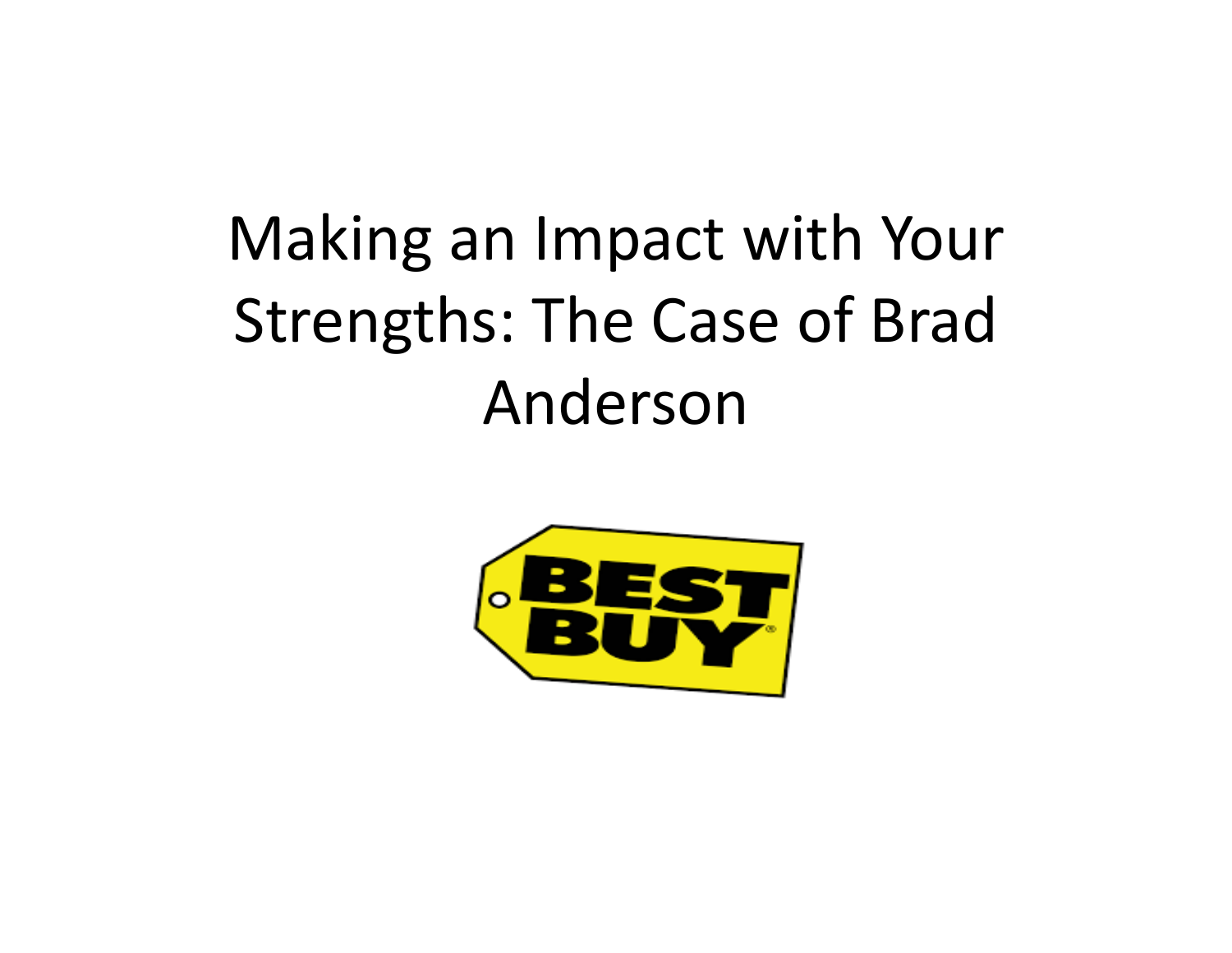# Brad Anderson, CEO of Best Buy

ContextIdeationInput LearnerConnectedness

• http://content.time.com/time/video/player/0,32068,1610662 371\_1815809,00.html